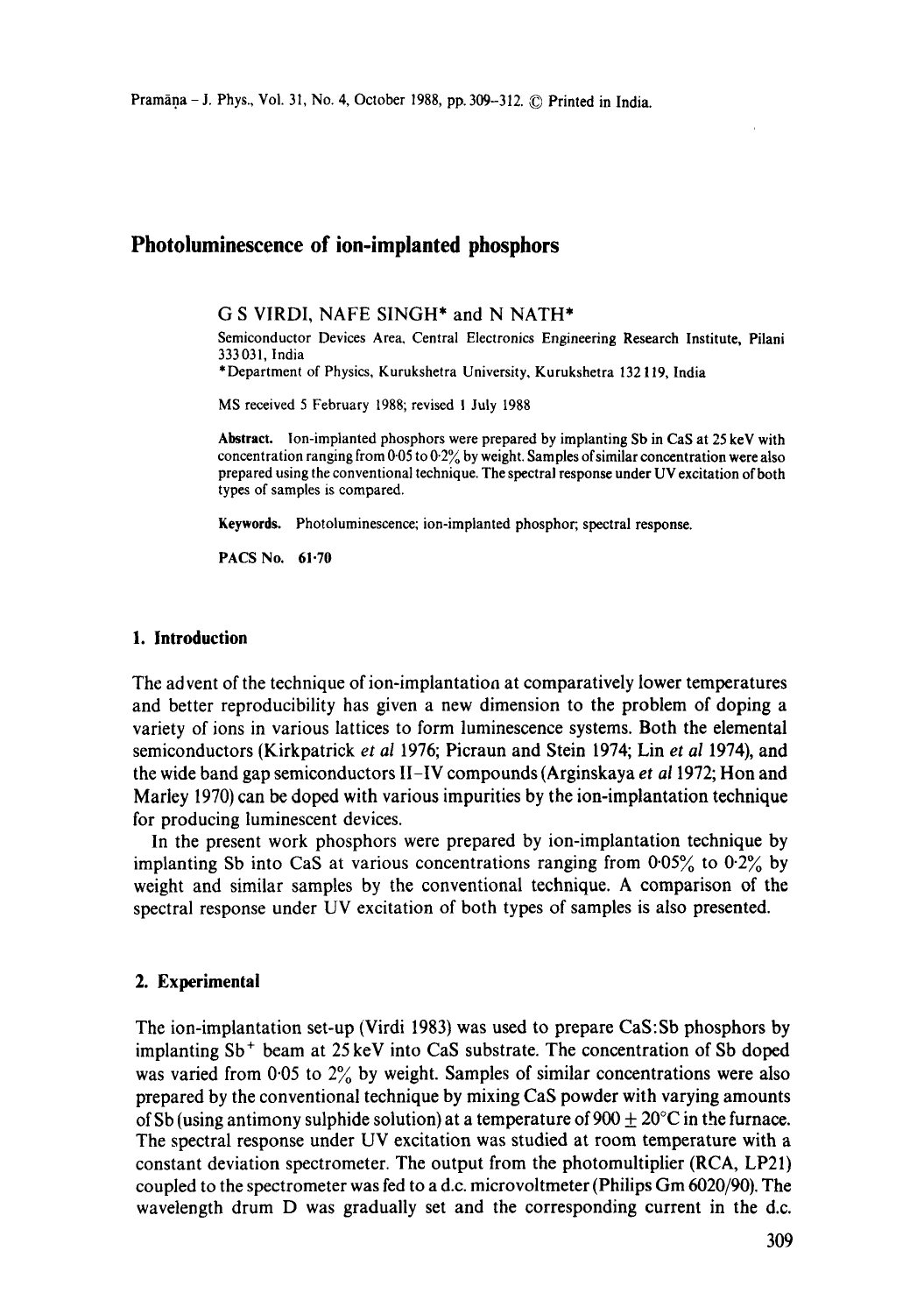**microvoltmeter was observed for each wavelength setting. The schematic diagram of the arrangement used for photoluminescence spectra is given in figure 1.** 

## **3. Results and discussion**

**A plot of current versus wavelength gives the spectral response of the phosphor and the same is shown in figure 2. (a'), (b'), (c'), (d') in the figure represent the conventionally prepared samples and (a), (b), (c), (d) represent the implanted samples. Figure 3 shows the luminescent peak intensity vs activator concentration.** 

**The peak emission intensity of both implanted and conventionally (diffusion) prepared phosphors initially increases and then decreases with increase in Sb concentration. The maximum was obtained for 0-1% of Sb in CaS. The initial increase is due to the creation of a larger number of emission centres but the subsequent decrease is caused by the well-known phenomenon of concentration quenching. A somewhat lower efficiency for the ion-implanted samples relative to those prepared conventionally is probably due to radiation damage following ion-implantation as we could not study the effect of thermal annealing in the phosphor samples. Another possible reason could be due to the impurity implantation doping being limited to near surface region of the sample whereas the conventionally (diffusion) doped phosphors exhibit bulk response with impurity distributed throughout the samples.** 



**Figure** 1. A **schematic diagram of the apparatus used for observing emission spectra of phosphors.**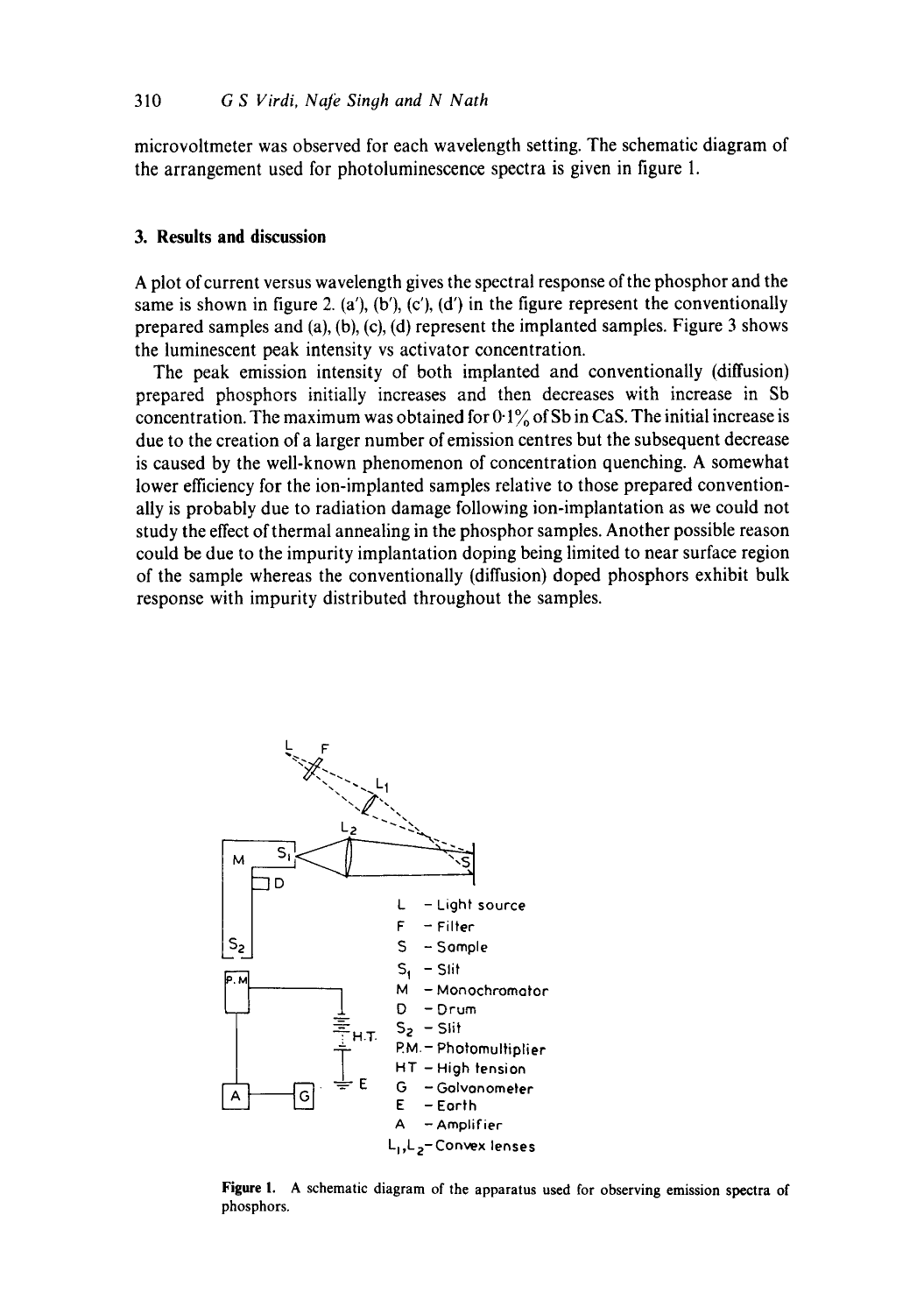

Figure 2. Emission spectra. a. Ion-implanted (a') diffused  $0.05\%$ , b. Ion-implanted (b') diffused 0.075°<sub>0</sub>: c. Ion-implanted (c') diffused 0.1°<sub>0</sub>: d. Implanted (d') diffused 0.2°<sub>0</sub>.



Figure 3. Luminescent intensity vs activator concentration (a) ion-implanted (a') diffused.